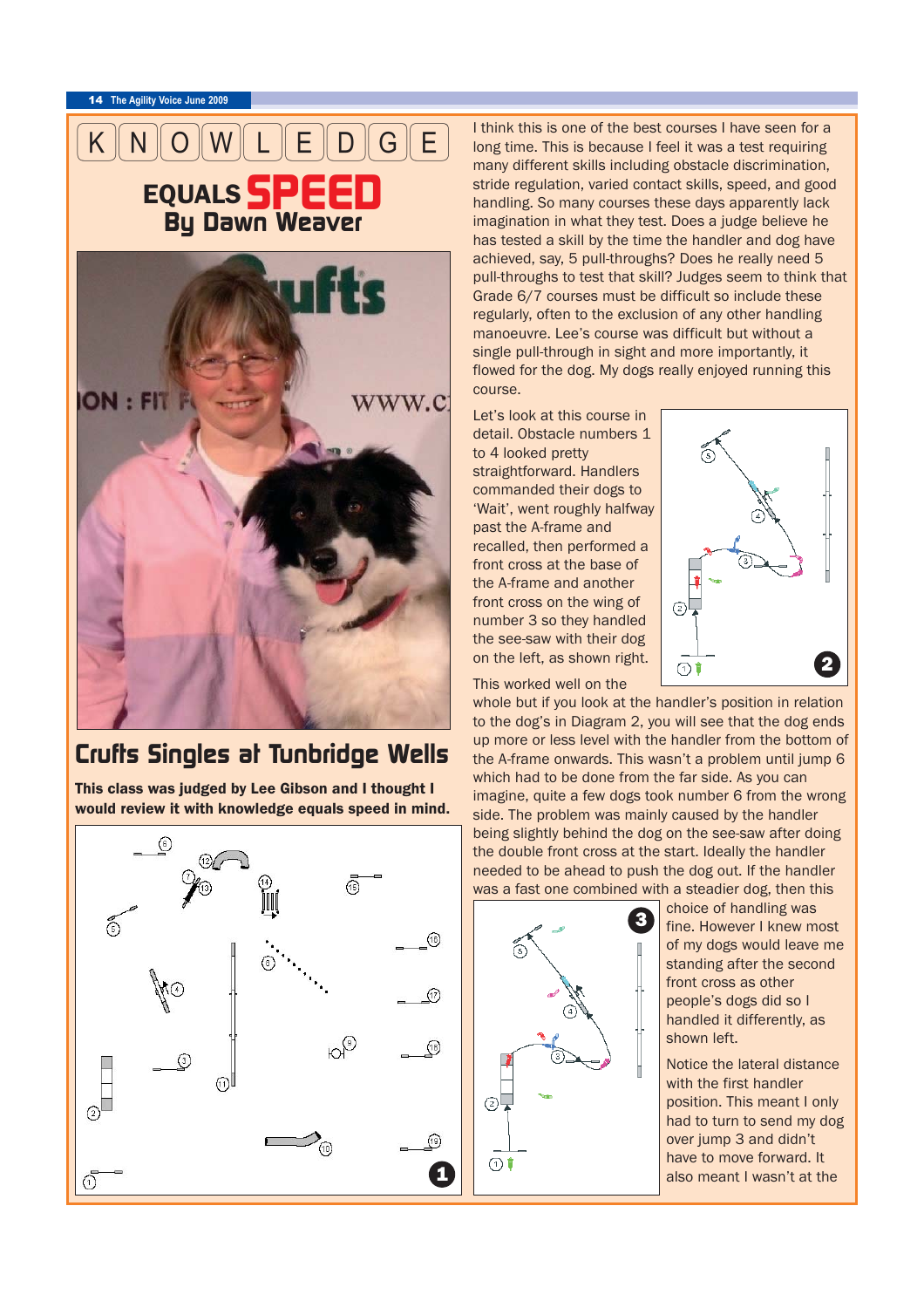

base of the A-frame facing my dog for the front cross. This is beneficial as, if you face your dog anywhere on a course, he is going to slow down. This applies to contacts in particular. I also started nearer jump 1 than most handlers so my dogs were chasing me on the course right from the beginning; this also stopped me from getting into position too quickly and remaining static in front of my dog, which would have been demotivating. Some dogs looked at the dog-walk on the way round the wing of jump 3 but my dogs have learnt a 'turn around the wing only' command so I knew I could send them over jump 3 and leave them to it while I ran past the see-saw and just stepped across (blind turn). This put me nearly up to jump 5 before my dogs hit the end of the see-saw which was a good place to be and none of my dogs missed the push out for number 6. By handling like this I didn't get in the way of my dogs at any stage; they knew where they were going next and were able to chase me throughout.

From jump 6 to the weaves created the most problems, the majority of people preferring to stay on the right of their dog and race them down to the weave entry. I did this with my two Small dogs but both looked hard and hesitated at the dog-walk before picking out the weaves. There were lots of missed weave entries for differing reasons. If the handler stayed on the right, the dog veered towards him because of having to veer out around the wall. Remember that the dog had no view of the weaves because of the wall. By the time the dog had looked at the dog-walk and looked back, it was really



difficult for him to enter the weaves correctly due to the angle in. Alternatively, if the handler was faster

than the dog, his path pushed the dog straight towards the off-course long-jump. See above diagram.

In Diagram 4 you can see that the handler's path

(dotted green line) has to veer out around the wall and then in again past the dog-walk. This pushes the dog towards the off-course obstacles before the handler can

direct the dog to the weaves. I decided that because my dogs had no view of the weaves, I wanted to face the direction in which I wanted my Large dogs to proceed from jump 6 so I put in a turn behind the jump, as in Diagram 5.

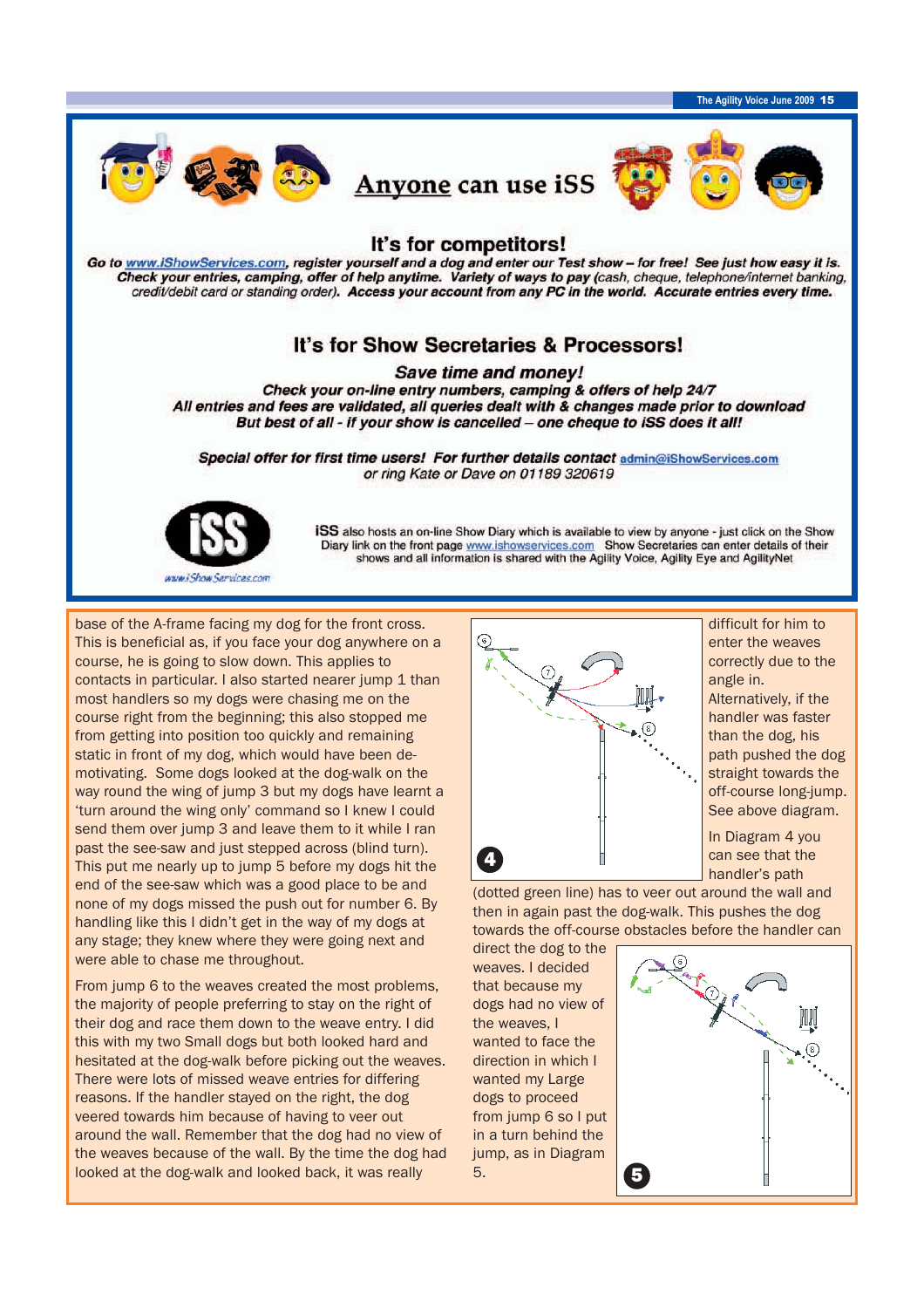## <sup>16</sup> **The Agility Voice June 2009**

This sent the dog slightly wider around the back of jump 6 but rather that than be eliminated after the wall! The important point here is that the handler needed to ensure he had done the turn and backed off out of the dog's way next to the far wing of jump 6 to get the right line in order to send the dog forwards. If the handler turned in the wrong place, he ended up central to the wall and had to pull to the left to get round it, which then directed the dog to the tunnel or long-jump. This was definitely the trickiest part of the course and where most of the eliminations occurred. Handling it in this way and creating the right path for the dog, with knowledge equals speed in mind, meant that all four of my Large dogs confidently went straight to the weaves. (In other words I actually got it right on this occasion!)

The next part of the course was the speed section. The dog-walk was handled on both sides and seemed to work fairly well either way. If the handler was going to run down the right side of the dog-walk, then it was best not to get ahead at the weaves because it is far easier to send your dog ahead when the handler isn't in view. If the handler is in front, slowing down the dog will usually do likewise. I ran on the right of the dog-walk for all of mine except Puzzle (my Papillon). I did a front cross onto the dog-walk because he also pulls off better than he pushes at the other end of it.

This cleverly designed course had another trap waiting at the end of the dog-walk. Handlers that pushed too hard at the end of it ended up saying goodbye to their dogs over the wall instead! All it needed really was a subtle half-step to get to the correct end of the tunnel. It was also much better if people had an independent contact behaviour here otherwise they had to be level with or facing their dog, which made the obstacle discrimination afterwards difficult. The next consideration was whether to bring your dog round the left or right pillar of number 13 (the wall), on the way to the long-jump. I chose the left wing and handled it generally as shown in Diagram 6. With Puzzle, once again, I chose to handle on the left side of the long-jump instead and rear-crossed number 15 as I never risk running towards him as he is so small I don't like running towards him from the side (but don't ever suggest he is small because he thinks he is a Rotty!).

Although I was clear with three of my dogs and lucky enough to have some top places, the other three had a fault each. My young beardie x, Breezer, just missed the weave entry and went into the second pole, due mainly to inexperience. With Freeway I loitered too long at the wall and didn't create the right line to jump 15, but was pleased we achieved the difficult bits before that. To compensate I then over-pushed Minky to number 15 and she went wide after it and knocked the poles on jumps 16 and 17 because she went diagonally over them! Lee had put these two jumps at minimum distance so that most dogs had to bounce them. This meant making sure



the dogs were in a straight line and the handlers didn't race them down the finish line.

What I particularly liked about this course was that the angles onto the contacts were good and I didn't need to worry about the safety of my dogs while running the course. Also there were a variety of exits from the contacts which meant you needed good and independent contacts, so although the A-frame went sideways afterwards, the dog-walk was slightly off-set to the subsequent tunnel and the see-saw was straight on. I think the dog-walk caught out quite a few because of the amount of acceleration generated by the long run to the number 10 tunnel and back again with the handlers also ahead.

I personally don't like to see on a course, every contact followed by the next obstacle set back from it. Not only do these courses not flow for the dog because they virtually have to come to a standstill to turn back, but it tests only one skill and means any handler who doesn't have good contacts can rely on getting in front of their dog and blocking the exit to get the contact. Apparently judges are doing this more and more because it makes the contacts easier to see and, therefore, judge and ensures the handlers all have to handle on the same side and are therefore out of the way. But surely we should be setting courses, particularly in Championship Classes and Qualifiers, to test a range of dog and handler skills. I don't see what is so clever about the dog only just getting into the contact area and then jumping off the side of it into, say, a tunnel set back from it rather than the dog running through the contact area. Is it

really preferable to constantly drag our dogs off the side of contacts? An example of this is shown in Diagram 7.



In this country, unfortunately, we don't see a lot of obstacle discrimination which is such a pity. (An exception was Dave Jolly's Champ Jumping course recently; another good course.) We mainly see tight courses where all handlers have to do one front cross followed by another to keep changing direction after each jump, or else lots of pull-throughs. Sometimes